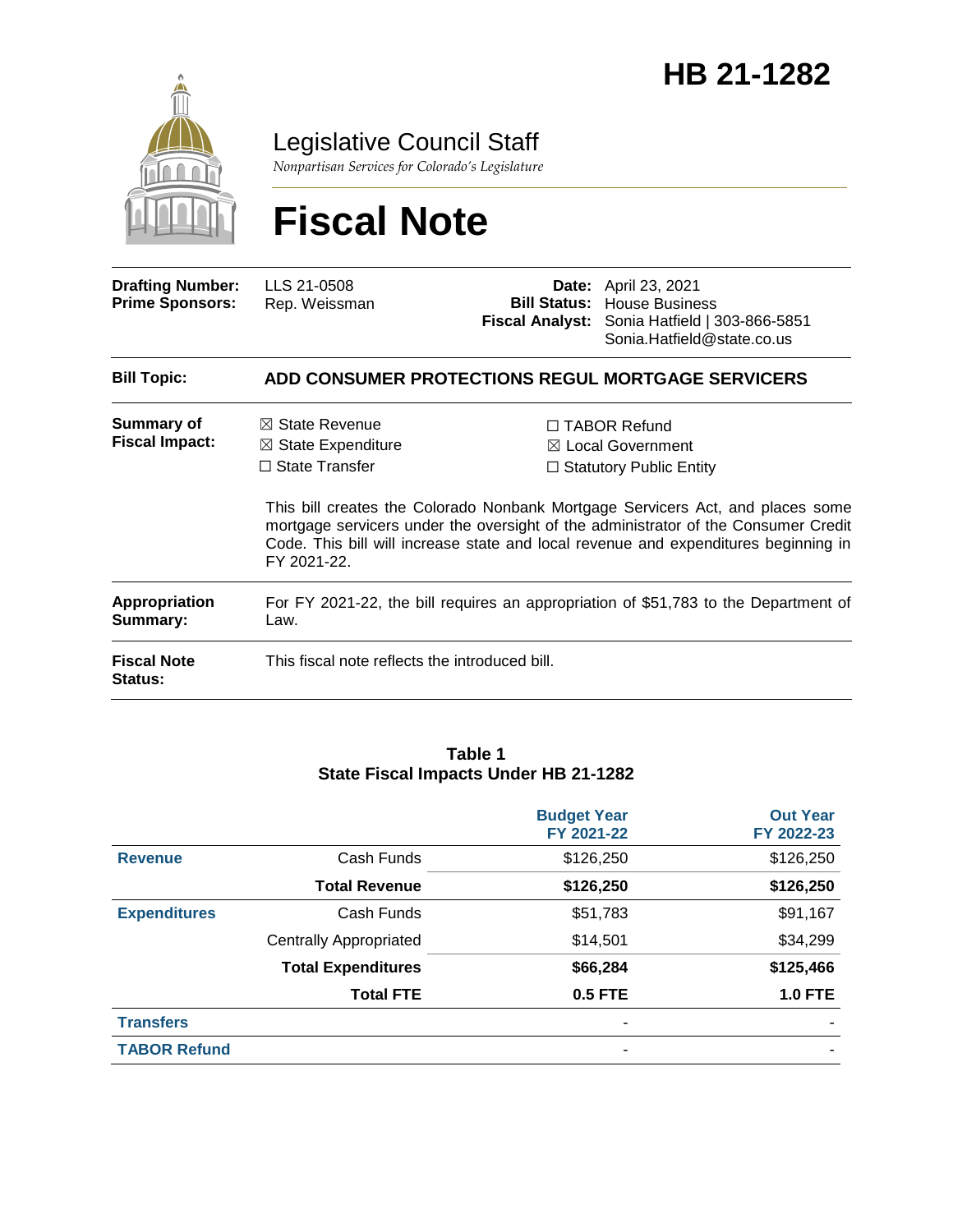Page 2

## Page 2<br>April 23, 2021 **HB 21-1282**

### **Summary of Legislation**

This bill creates the Colorado Nonbank Mortgage Servicers Act and places certain types of nonbank mortgage servicers that service residential mortgage loans under the oversight of the administrator of the Consumer Credit Code.

**Oversight and regulation.** Beginning January 31, 2022, nonbank mortgage servicers as defined in this bill must register with the Department of Law (DOL) and pay an annual fee. The bill requires that these servicers abide by requirements related to record-keeping, reporting, record requests, examinations, and inspections. The DOL will respond to complaints and conduct investigations and examinations to determine compliance with the bill. The DOL shall include in its annual presentation to the General Assembly information about complaints, enforcement actions, and fees collected.

**Violations and enforcement.** A violation of this act is defined as a deceptive trade practice under the Colorado Consumer Protection Act. The department may impose penalties on mortgage servicers that do not comply with certain requirements, including bringing civil actions, ordering them to cease and desist violating the bill and ordering them to refund individuals.

#### **Background**

Since the 2008 recession and housing crisis, nonbank mortgage servicers have grown substantially, and today service over half of all mortgages in the United States. Compared to banks, these mortgage servicers take on a wider scope of mortgage types, and are not required to have the capital to withstand financial losses.

### **State Revenue**

This bill will increase state cash fund revenue to the Uniform Consumer Credit Code Cash Fund in DOL by \$126,250 annually beginning in FY 2021-22. This revenue is from initial notification fees and renewal fees and is subject to TABOR. In addition, state General Fund revenue may increase to the extent that lenders are penalized for deceptive trade practices.

**Fee impact on nonbank mortgage servicers**. Colorado law requires legislative service agency review of measures which create or increase any fee collected by a state agency. These fee amounts are estimates only, based on an assumed 125 mortgage servicers registering with the DOL each year. Actual fees will be set administratively by DOL based on cash fund balance, actual program costs, and the estimated number of regulated bodies subject to this fee. The table below identifies the fee impact of this bill based on the assumed number of mortgage servicers operating in Colorado and the costs identified in the Expenditures section below.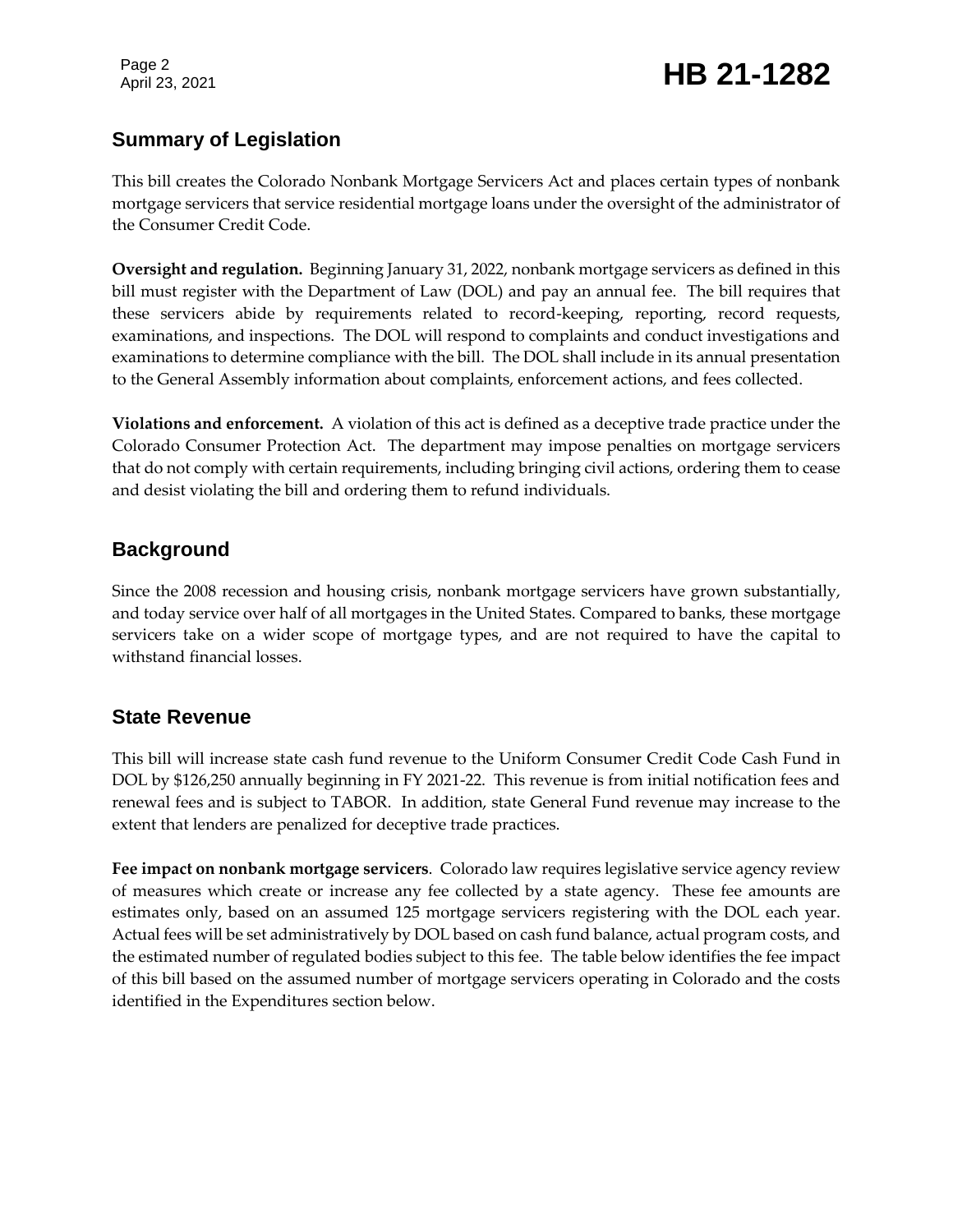| <b>Fiscal Year</b> | <b>Type of</b><br><b>Fee</b>        | <b>Proposed</b><br><b>Fee</b> | <b>Number</b><br><b>Affected</b> | <b>Total Fee</b><br><b>Impact</b> |
|--------------------|-------------------------------------|-------------------------------|----------------------------------|-----------------------------------|
| FY 2021-22         | Initial Notification Fee            | \$1,010                       | 125                              | \$126,250                         |
| FY 2022-23         | Initial or Renewal Notification Fee | \$1,010                       | 125                              | \$126,250                         |

**Table 2 Fee Impact on Nonbank Mortgage Servicers**

**Penalties**. To the extent that the Attorney General or district attorneys pursue actions related to the deceptive trade practice, fine revenue to the General Fund will increase. The precise impact to the state cannot be determined.

### **State Expenditures**

This bill increases costs in the DOL by \$66,284 in FY 2021-22 and \$125,466 in FY 2022-23 and future years, paid from the Uniform Consumer Credit Code Cash Fund, as shown in Table 3. The bill may also increase workload and costs for the Judicial Branch. These impacts are discussed below.

|                                           | FY 2021-22 | FY 2022-23     |
|-------------------------------------------|------------|----------------|
| <b>Department of Law</b>                  |            |                |
| <b>Personal Services</b>                  | \$44.908   | \$89,817       |
| <b>Operating Expenses</b>                 | \$675      | \$1,350        |
| <b>Capital Outlay Costs</b>               | \$6,200    |                |
| Centrally Appropriated Costs <sup>1</sup> | \$14,501   | \$34,299       |
| FTE - Personal Services                   | $0.5$ FTE  | $1.0$ FTE      |
| <b>Total Cost</b>                         | \$66,284   | \$125,466      |
| <b>Total FTE</b>                          | $0.5$ FTE  | <b>1.0 FTE</b> |

**Table 3 Expenditures Under HB 21-1282**

<sup>1</sup> *Centrally appropriated costs are not included in the bill's appropriation.*

**Department of Law**. The department will require 1.0 FTE for a Financial Credit Examiner to review annual notifications from mortgage servicers, examine records, investigate complaints, and handle any deceptive trade practices. In the first year, staffing is prorated for a January 2022 start date.

**Judicial Department.** To the extent that more civil cases are filed for deceptive trade practices and more appeals are filed by mortgage servicers, workload for the trial courts and appeals courts will increase. This workload can be accomplished within existing appropriations.